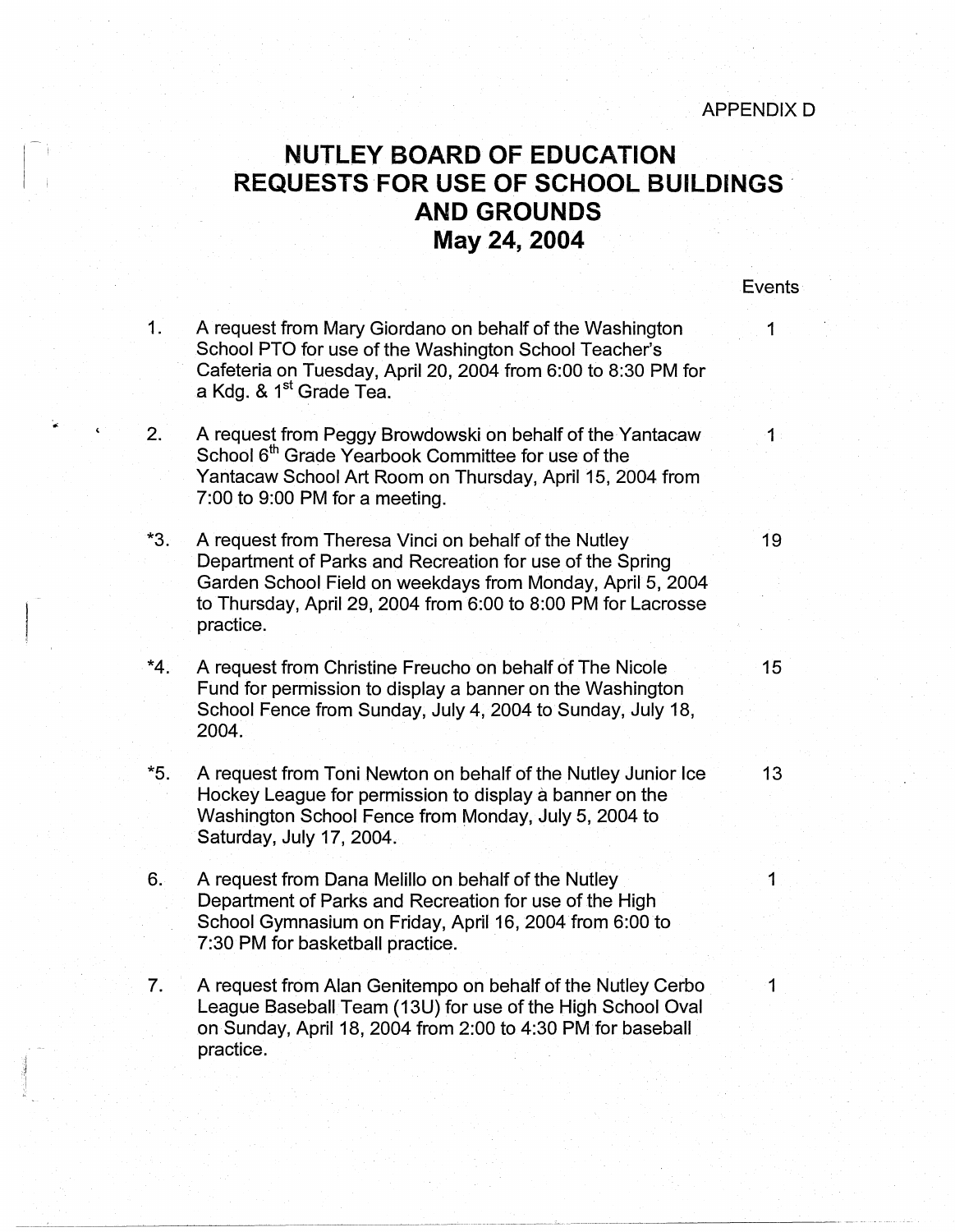- \*8. A request from Barbara McGarty on behalf of the Lincoln 4 School PTO for use of the Lincoln School Gymnasium on Monday, May 3, 2004 from 7:00 to 9:00 PM and Tuesday, May 4, 2004 from 8:00 AM to 3:00 PM for Staff Appreciation activities, and Tuesday, June 8, 2004 from 3:00 to 5:00 PM and Wednesday, June 9, 2004 from 8:00 AM to 5:00 PM for the Annual Book Fair.
- \*9. A request from Virginia Grandinetti on behalf of the 3 Washington School PTO for use of the Washington School Auditorium on Tuesday, May 4, 2004 from 6:00 to 10:00 PM for PTO Executive and General Meetings, Tuesday, May 11, 2004 from 7:00 to 10:00 PM for the Spring Musicale, and on Tuesday, May 25, 2004 from 6:00 to 10:00 PM for PTO Executive and General Meetings.

•

i i

- \*10. A request from Peter B. Marshall on behalf of the Nutley Adult 48 School for use of the High School Gymnasiums, first floor Classrooms, second floor Classrooms, Computer Rooms and the Main Office Monday and Thursday nights from 6:00 to 10:00 PM from Thursday, September 9, 2004 to Thursday, December 16, 2004, and from Monday, February 7, 2005 to Thursday, May 19, 2005 for Nutley Adult School Classes.
- 11. A request from Linda von Nessi, on behalf of the Essex 1 County Board of Elections for use of\_the Franklin Middle School on Saturday, May 22, 2004 from 9:30 to 11 :30 AM for Election Training classes.
- \*12. A request from Theresa Vinci on behalf of the Nutley 24 Department of Parks and Recreation for use of the Spring Garden School Auditorium every weekday from Wednesday, June 30, 2004 through Friday, July 30, 2004 from 9:30 AM to 12:30 PM for Theatre Program Rehearsals, from 6:00 to 9:00 PM on Monday, July 26, 2004, Tuesday, July 27, 2004 and Thursday, July 29, 2004 for Dress Rehearsals and Performances, and Wednesday, July 28, 2004 from 2:00 to 4:00 PM for a Matinee Performance.
- 13. A request from Lori D'Antonio on behalf of Yantacaw Daisy 1 Troop #627 for use of the Yantacaw School Field on Friday, May 14, 2004 from 6:00 to 7:30 PM for a Family Softball Game.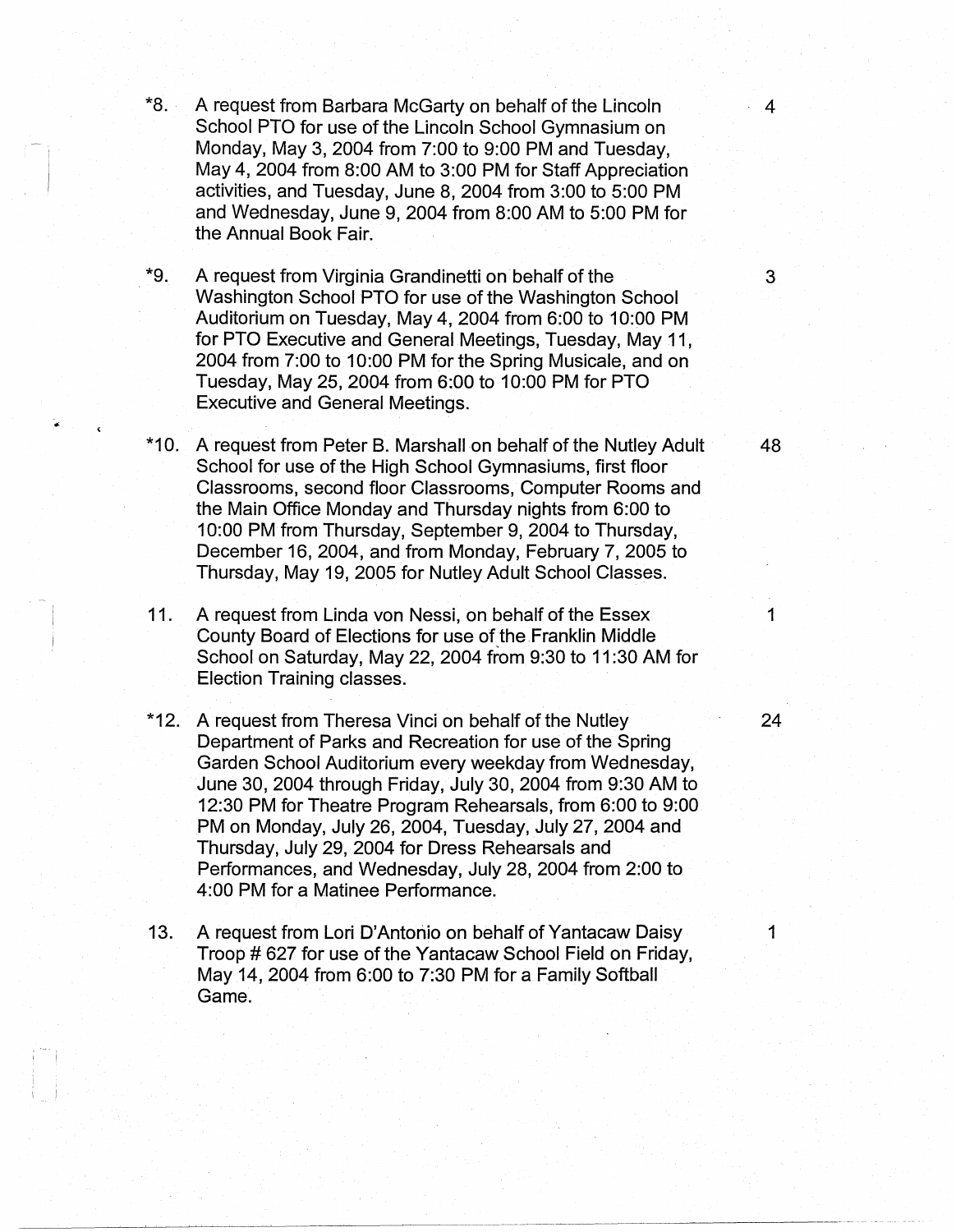- 14. A request from Gina Marieno on behalf of the Yantacaw School PTO for use of the Yantacaw School Art Room on Wednesday, May 12, 2004 from 8:00 to 9:00 PM for a Tricky Tray Meeting.
- 15 A request from Frank J. Penna Jr., on behalf of the Nutley Ice 1 Hockey Booster Club for use of the High School Teacher's Cafeteria on Friday, May 7, 2004 from 7:00 to 9:00 PM for a Parent's Meeting.
- 16. A request from Lillian Dahl on behalf of Brownie Troop # 96 1 for use of the Yantacaw School Auditorium on Wednesday, May 19, 2004 from 7:00 to 8:00 PM for a Girl Scout Orientation Meeting.
- \*17. A request from Michael Paolino on behalf of the Nutley  $\sim$  3 Jaycees for use of the Nutley High School Auditorium on Wednesday, November 24, 2004 and Friday, November 26, 2004 from 6:00 to 10:00 PM and on Saturday, November 27, 2004 from 5:30 to 10:00 PM for the Essex County Junior Miss Pageant.
- 18. A request from Anita Iaco on behalf of Girl Scout Junior Troop 1 # 762 for use of the Washington School Gymnasium on Friday, May 28, 2004 from 6:00 to 9:00 PM for a Karate demonstration and class.
- 19. A request from Cindy Sturano on behalf of the Yantacaw 1 School PTO for use of the Yantacaw School Field, Blacktop, and Restrooms on Saturday, June 6, 2004 from 7:30 AM to 4:30 PM for the Yantacaw School Funfest.
- 20. A request from John Holland on behalf of the Nutley Music 1 Boosters Association for use of the Nutley High School Gymnasium and Auxiliary Gymnasium on Saturday, May 15, 2004 from 2:00 to 11 :00 PM for Cafe Night.
- 21. A request from Mayor Peter C. Scarpelli for use of the 1 Franklin Middle School Restrooms, the Oval, the Reviewing Stand and the P.A. System on Monday, May 31, 2004 from 8:00 AM until approximately 1 :00 PM for the Memorial Day Parade.

~~~~~~~- ~-----~~-----~~-------~-----